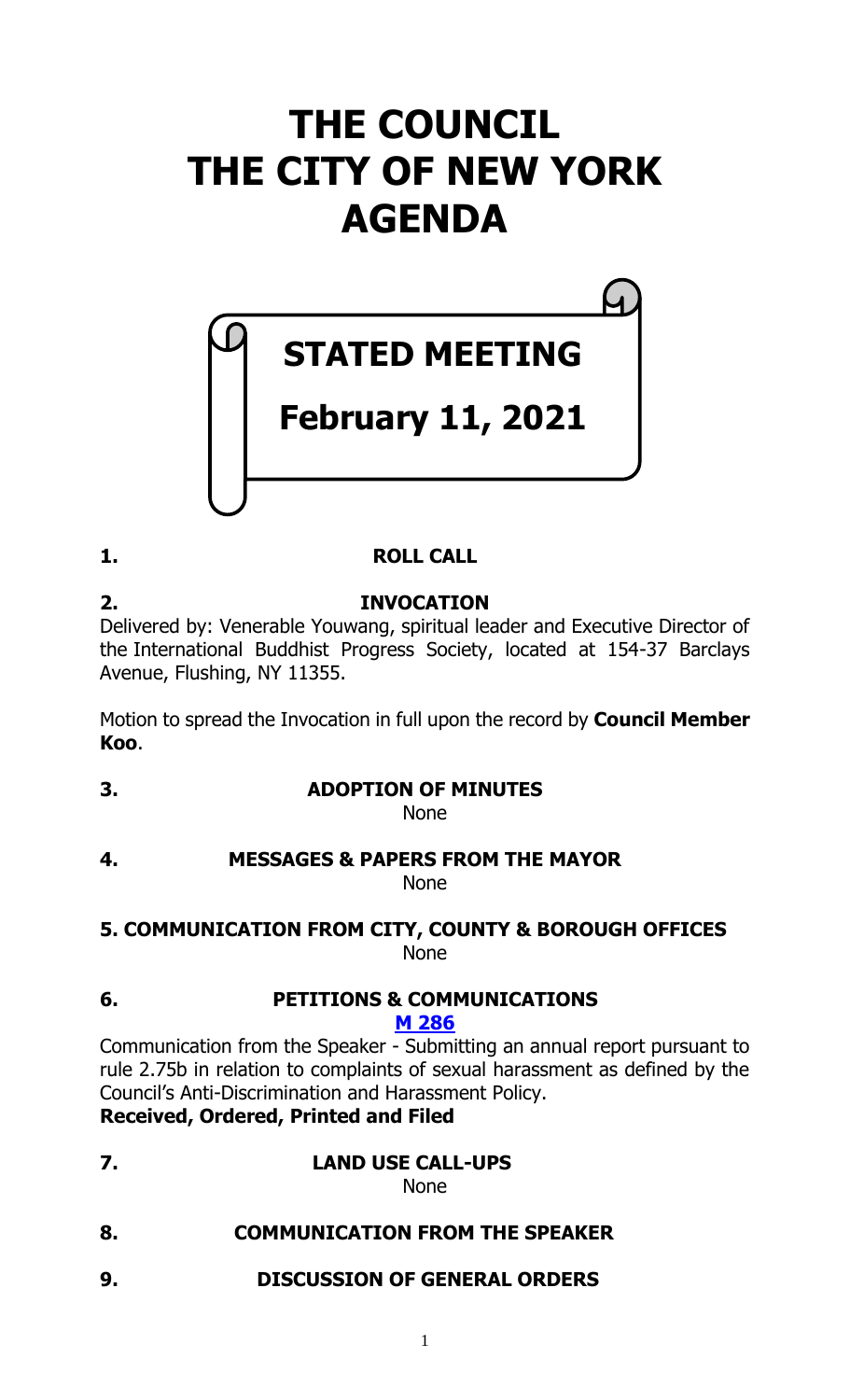#### **10. REPORT OF SPECIAL COMMITTEES**

None

# **11. REPORTS OF STANDING COMMITTEES Report of the Committee on Environmental Protection**

#### **[Int 1592-A](https://legistar.council.nyc.gov/LegislationDetail.aspx?ID=3983008&GUID=33061BE9-BD8C-4F5A-8165-AD3DFD0BFDF0&Options=&Search=)**

An Amended Local Law to amend the administrative code of the city of New York, in relation to the transfer of land, buildings and facilities of Rikers Island to the department of citywide administrative services.

# **Amended and Coupled on GO**

### **[Int 1593-A](https://legistar.council.nyc.gov/LegislationDetail.aspx?ID=3983009&GUID=E849D36F-29DC-4434-A298-46547C53E0CF&Options=&Search=)**

An Amended Local Law to direct the mayor's office of long-term planning and sustainability to study the feasibility of different types of renewable energy sources combined with battery storage on Rikers Island.

# **Amended and Coupled on GO**

# **[Int 1966-A](https://legistar.council.nyc.gov/LegislationDetail.aspx?ID=4573811&GUID=6711C617-20A6-4151-9F52-91267048E8A1&Options=&Search=)**

An Amended Local Law to amend the administrative code of the city of New York, in relation to creating a pilot program to test sewage for SARS-CoV-2. **Amended and Coupled on GO**

### **Report of the Committee on Governmental Operations [Int 374-A](https://legistar.council.nyc.gov/LegislationDetail.aspx?ID=3332128&GUID=DE86FE77-545D-4E39-9C86-93CF369F9FB6&Options=&Search=)**

An Amended Local Law to amend the New York city charter, in relation to the disqualification of persons from holding an elected city office for certain felony convictions.

# **Amended and Coupled on GO**

# **[Int 1525-B](https://legistar.council.nyc.gov/LegislationDetail.aspx?ID=3923896&GUID=86783671-B200-46DF-9F5F-72811EE3737E&Options=&Search=)**

An Amended Local Law to amend the administrative code of the city of New York, in relation to conducting 311 customer satisfaction surveys in designated citywide languages.

# **Amended and Coupled on GO**

#### **[Int 1830-A](https://legistar.council.nyc.gov/LegislationDetail.aspx?ID=4286206&GUID=178E637A-CB2B-4316-9E38-91718C698EB5&Options=&Search=)**

An Amended Local Law to amend the administrative code of the city of New York, in relation to publication of 311 service level agreements.

# **Amended and Coupled on GO**

#### **Report of the Committee on Health [Int 2064-A](https://legistar.council.nyc.gov/LegislationDetail.aspx?ID=4624912&GUID=664AC4AA-3328-4968-B434-A0F12DD7C70F&Options=&Search=)**

An Amended Local Law to amend the administrative code of the city of New York, in relation to the creation of an advisory board for gender and racial equity in hospitals.

# **Amended and Coupled on GO**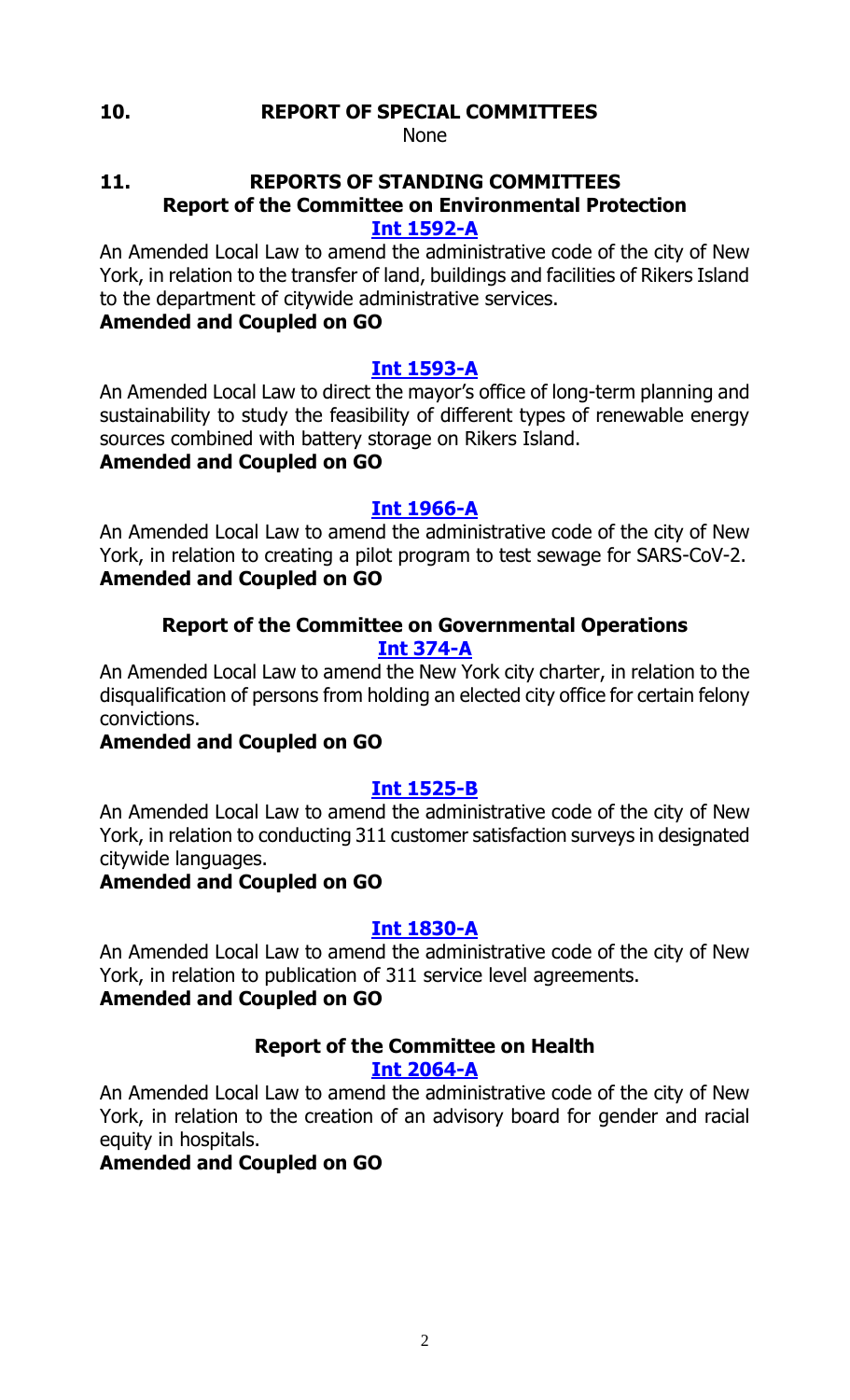### **Report of the Committee on Housing and Building [Int 2044-A](https://legistar.council.nyc.gov/LegislationDetail.aspx?ID=4624862&GUID=917908D8-A233-436F-8C9B-8028746FE30B&Options=&Search=)**

An Amended Local Law in relation to accessory sign violations and waiving penalties and fees for signs that are accessory to a use on the same zoning lot.

# **Amended and Coupled on GO**

# **Report of the Committee on Land Use**

**[L.U.](https://legistar.council.nyc.gov/LegislationDetail.aspx?ID=4743804&GUID=13750D4E-A587-4285-94C4-6D5EC13138FD&Options=&Search=) 711 & Res [1541](https://legistar.council.nyc.gov/LegislationDetail.aspx?ID=4795741&GUID=555AC623-1536-457E-B939-D90EEE59E4ED&Options=ID|Text|&Search=)**

Application No. **20215013 HAM** (**110 Lenox Avenue**) submitted by the Department of Housing Preservation and Development pursuant to Article 16 of the General Municipal Law and Article XI of the Private Housing Finance Law requesting waiver of the designation requirements and the requirements of section 197-c and 197-d of the Charter, approval of an Urban Development Action Area Project, and approval of a real property tax exemption, for properties located at 110 Lenox Avenue (Block 1599, Lot 70), 128 West 116th Street (Block 1825, Lot 49), 1971 7th Avenue (Block 1903, Lot 38), Borough of Manhattan, Community District 10, Council District 9.

### **Coupled on GO**

# **[L.U. 712](https://legistar.council.nyc.gov/LegislationDetail.aspx?ID=4742937&GUID=48B71E5E-1262-4D3B-997F-695FF0DC207C&Options=&Search=)**

Application No. **C 200123 ZSM** (**Cort Theatre**) submitted by Cort Theatre LLC and Clarity 47 LLC pursuant to Sections 197-c and 201 of the New York City Charter for the grant of a special permit pursuant to Section 81-745 of the Zoning Resolution to allow a floor area bonus for the substantial rehabilitation or restoration of a listed theater, as set forth in Section 81-742 (Listed theatres), and to allow the bonus floor area to be utilized anywhere on the zoning lot, on property located at 138 West 48th Street a.k.a. 145 West 47th Street (Block 1000, Lots 7, 11, 49, 55, 56, 57, 58, and 59), in C6-5.5 and C6- 7T Districts, within the Special Midtown District (Theater Subdistrict), Borough of Manhattan, Community District 5, Council District 4.

**Approved with Modifications and Referred to the City Planning**  Commission pursuant to–Section 197-(d) of the New York City **Charter.**

# **[L.U. 713](https://legistar.council.nyc.gov/LegislationDetail.aspx?ID=4742938&GUID=BB51C6CB-E472-4703-803F-1AE38A649A6E&Options=&Search=)**

Application No. **N 200124 ZRM** (**Cort Theatre**) submitted by Cort Theater LLC and Clarity 47 LLC pursuant to Section 201 of the New York City Charter, for an amendment of the Zoning Resolution of the City of New York, modifying Article VIII Chapter 1 (Special Midtown District) for the purpose of amending the provisions of a special permit regulating theater rehabilitation bonuses, Borough of Manhattan, Community District 5, Council District 4.

**Approved with Modifications and Referred to the City Planning**  Commission pursuant to–Section 197-(d) of the New York City **Charter.**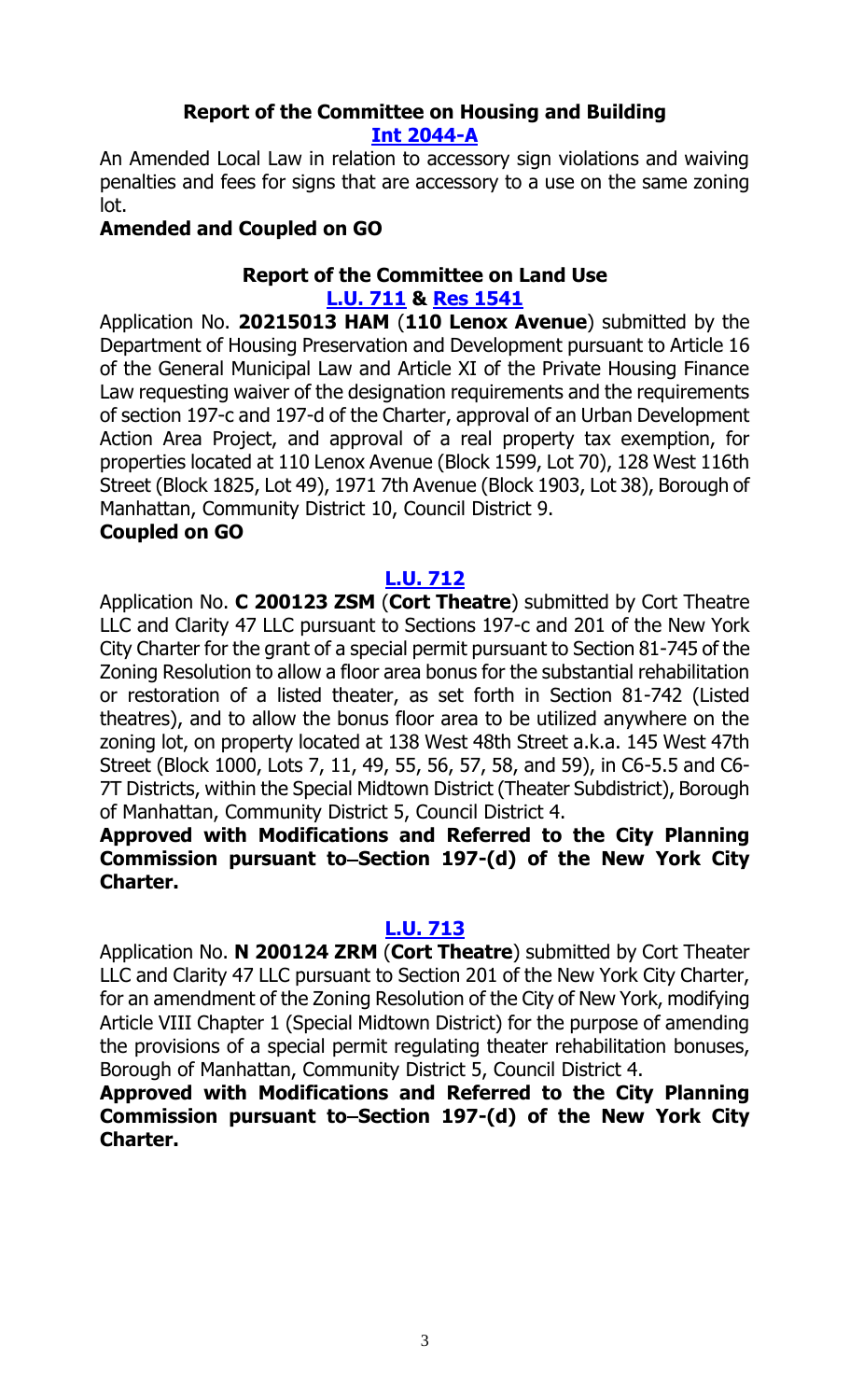## **[L.U. 717](https://legistar.council.nyc.gov/LegislationDetail.aspx?ID=4754112&GUID=D193FB01-018D-4ED7-996A-923E7A1FFEE2&Options=&Search=) & Res [1542](https://legistar.council.nyc.gov/LegislationDetail.aspx?ID=4795742&GUID=982B42E7-BCE1-45FC-95D4-88B4BBE95677&Options=ID|Text|&Search=)**

Application No. **20215011 HIK**; **N 210176 HIK** (**Angel Guardian Home**) the designation by the Landmarks Preservation Commission of the Angel Guardian Home located at 6301 12th Avenue (aka 6301-6323 12th Avenue, 1202-1216 63rd Street, and 1201-1215 64th Street) Tax Map Block 5739, p/o Lot 1, as an historic landmark (DL-520/LP-2613), submitted pursuant to Section 3020 of the New York City Charter and Section 25-303 of the Administrative Code of the City of New York, Borough of Brooklyn, Council District 38, Community District 10.

#### **Coupled on GO**

#### **[L.U. 720](https://legistar.council.nyc.gov/LegislationDetail.aspx?ID=4754171&GUID=3788692B-A867-49BD-A512-70FEA25242C3&Options=&Search=)**

Application No. **C 190517 ZMQ** (**42-01 28th Avenue Rezoning**) submitted by Vlacich, LLC, pursuant to Sections 197-c and 201 of the New York City Charter for the amendment of the Zoning Map, Section Nos. 9a and 9c, establishing within an R5 District a C1-2 District, changing from an R5 District to an R6A District, and establishing within the proposed R6A District a C1-2 District, Borough of Queens, Community District 1, Council District 22.

#### **Approved with Modifications and Referred to the City Planning Commission pursuant to Section 197-(d) of the New York City Charter.**

#### **[L.U. 721](https://legistar.council.nyc.gov/LegislationDetail.aspx?ID=4754172&GUID=F775724C-E3C9-4A57-9CE6-20DEF8DC7AF6&Options=&Search=)**

Application No. **N 190518 ZRQ** (**42-01 28th Avenue Rezoning**) submitted by Vlacich, LLC, pursuant to Section 201 of the New York City Charter, for an amendment of the Zoning Resolution of the City of New York, modifying APPENDIX F for the purpose of establishing a Mandatory Inclusionary Housing area, Borough of Queens, Community District 1, Council District 22.

#### **Approved with Modifications and Referred to the City Planning**  Commission pursuant to–Section 197-(d) of the New York City **Charter.**

# **12. GENERAL ORDERS CALENDAR**

#### **COUPLED ON GENERAL ORDERS CALENDAR Environmental Protection**

**[Int 1592-A](https://legistar.council.nyc.gov/LegislationDetail.aspx?ID=3983008&GUID=33061BE9-BD8C-4F5A-8165-AD3DFD0BFDF0&Options=&Search=)** - Transfer of land, buildings and facilities of Rikers Island to the department of citywide administrative services.

#### **A and GO**

**[Int 1593-A](https://legistar.council.nyc.gov/LegislationDetail.aspx?ID=3983009&GUID=E849D36F-29DC-4434-A298-46547C53E0CF&Options=&Search=)** - Direct the mayor's office of long-term planning and sustainability to study the feasibility of different types of renewable energy sources combined with battery storage on Rikers Island.

#### **A and GO**

**[Int 1966-A](https://legistar.council.nyc.gov/LegislationDetail.aspx?ID=4573811&GUID=6711C617-20A6-4151-9F52-91267048E8A1&Options=&Search=)** - Creating a pilot program to test sewage for SARS-CoV-2. **A and GO**

#### **Governmental Operations**

**[Int 374-A](https://legistar.council.nyc.gov/LegislationDetail.aspx?ID=3332128&GUID=DE86FE77-545D-4E39-9C86-93CF369F9FB6&Options=&Search=)** - Disqualification of persons from holding an elected city office for certain felony convictions.

#### **A and GO**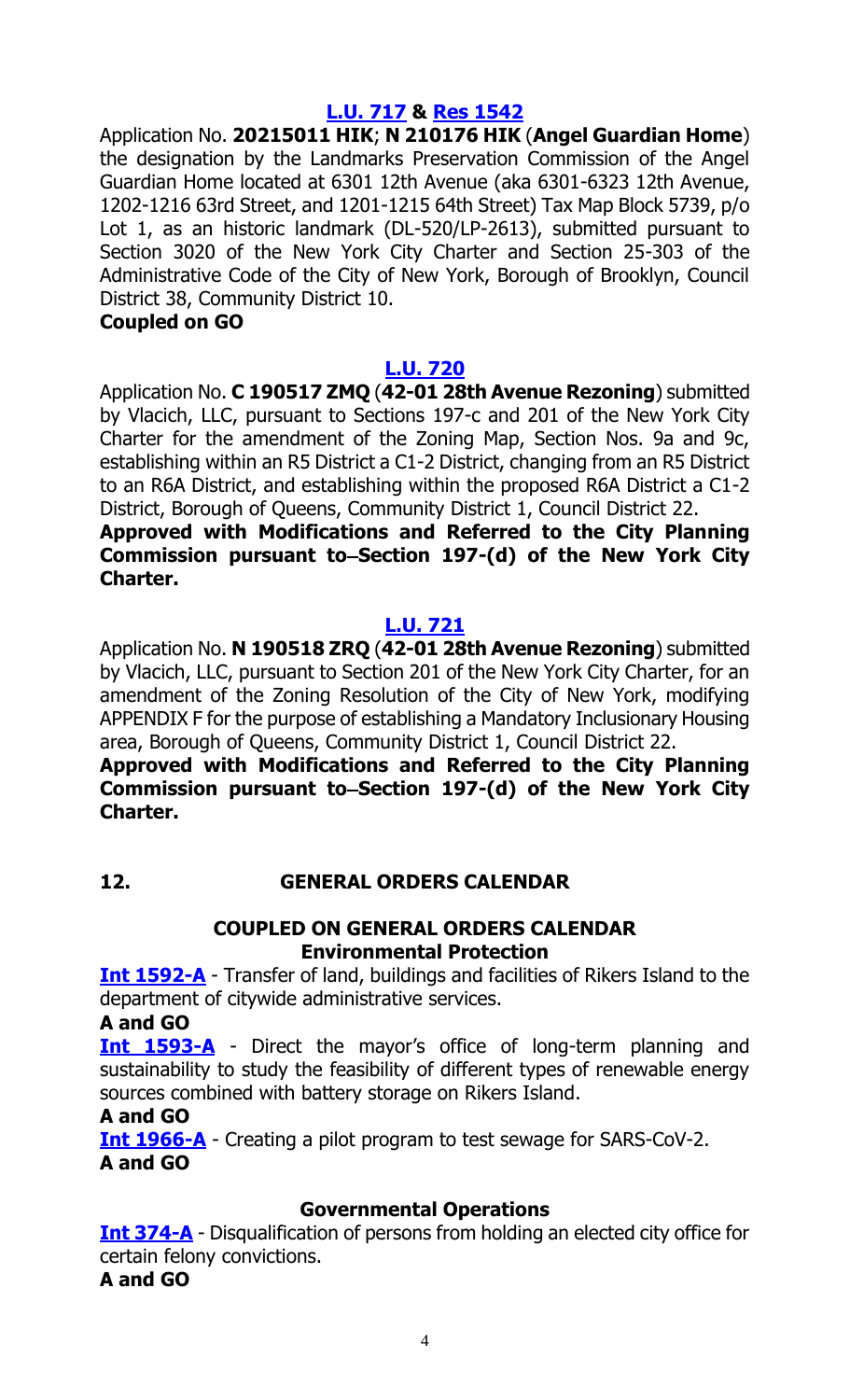**[Int 1525-B](https://legistar.council.nyc.gov/LegislationDetail.aspx?ID=3923896&GUID=86783671-B200-46DF-9F5F-72811EE3737E&Options=&Search=)** - Conducting 311 customer satisfaction surveys in designated citywide languages.

#### **A and GO**

**[Int 1830-A](https://legistar.council.nyc.gov/LegislationDetail.aspx?ID=4286206&GUID=178E637A-CB2B-4316-9E38-91718C698EB5&Options=&Search=)** - Publication of 311 service level agreements.

**A and GO**

### **Health**

**[Int 2064-A](https://legistar.council.nyc.gov/LegislationDetail.aspx?ID=4624912&GUID=664AC4AA-3328-4968-B434-A0F12DD7C70F&Options=&Search=)** - Creation of an advisory board for gender and racial equity in hospitals. **A and GO**

### **Housing and Building**

**[Int 2044-A](https://legistar.council.nyc.gov/LegislationDetail.aspx?ID=4624862&GUID=917908D8-A233-436F-8C9B-8028746FE30B&Options=&Search=)** - Accessory sign violations and waiving penalties and fees for signs that are accessory to a use on the same zoning lot. **A and GO**

#### **Land Use**

**[L.U.](https://legistar.council.nyc.gov/LegislationDetail.aspx?ID=4743804&GUID=13750D4E-A587-4285-94C4-6D5EC13138FD&Options=&Search=) 711 & Res [1541](https://legistar.council.nyc.gov/LegislationDetail.aspx?ID=4795741&GUID=555AC623-1536-457E-B939-D90EEE59E4ED&Options=ID|Text|&Search=) -** App. **20215013 HAM** (**110 Lenox Avenue**) Borough of Manhattan, Community District 10, Council District 9. **GO**

**[L.U. 717](https://legistar.council.nyc.gov/LegislationDetail.aspx?ID=4754112&GUID=D193FB01-018D-4ED7-996A-923E7A1FFEE2&Options=&Search=) & Res [1542](https://legistar.council.nyc.gov/LegislationDetail.aspx?ID=4795742&GUID=982B42E7-BCE1-45FC-95D4-88B4BBE95677&Options=ID|Text|&Search=)** - App. **20215011 HIK**; **N 210176 HIK** (**Angel Guardian Home**) Borough of Brooklyn, Council District 38, Community District 10.

**GO**

# **GENERAL ORDERS CALENDAR**

**Roll Call**

# **13. INTRODUCTION & READING OF BILLS**

See Attached

# **14. DISCUSSION OF RESOLUTIONS**

**15. RESOLUTIONS**

#### **Res [512-A](https://legistar.council.nyc.gov/LegislationDetail.aspx?ID=3673454&GUID=2684571E-7638-488D-A246-F2F6BD8A9EE2&Options=&Search=)**

An Amended Resolution calling on New York State to require medical schools to train all students about "implicit bias".

**Amended and Adopted by the Committee on Hospitals**

- **16. GENERAL DISCUSSION**
- **17. EXTENSION OF REMARKS**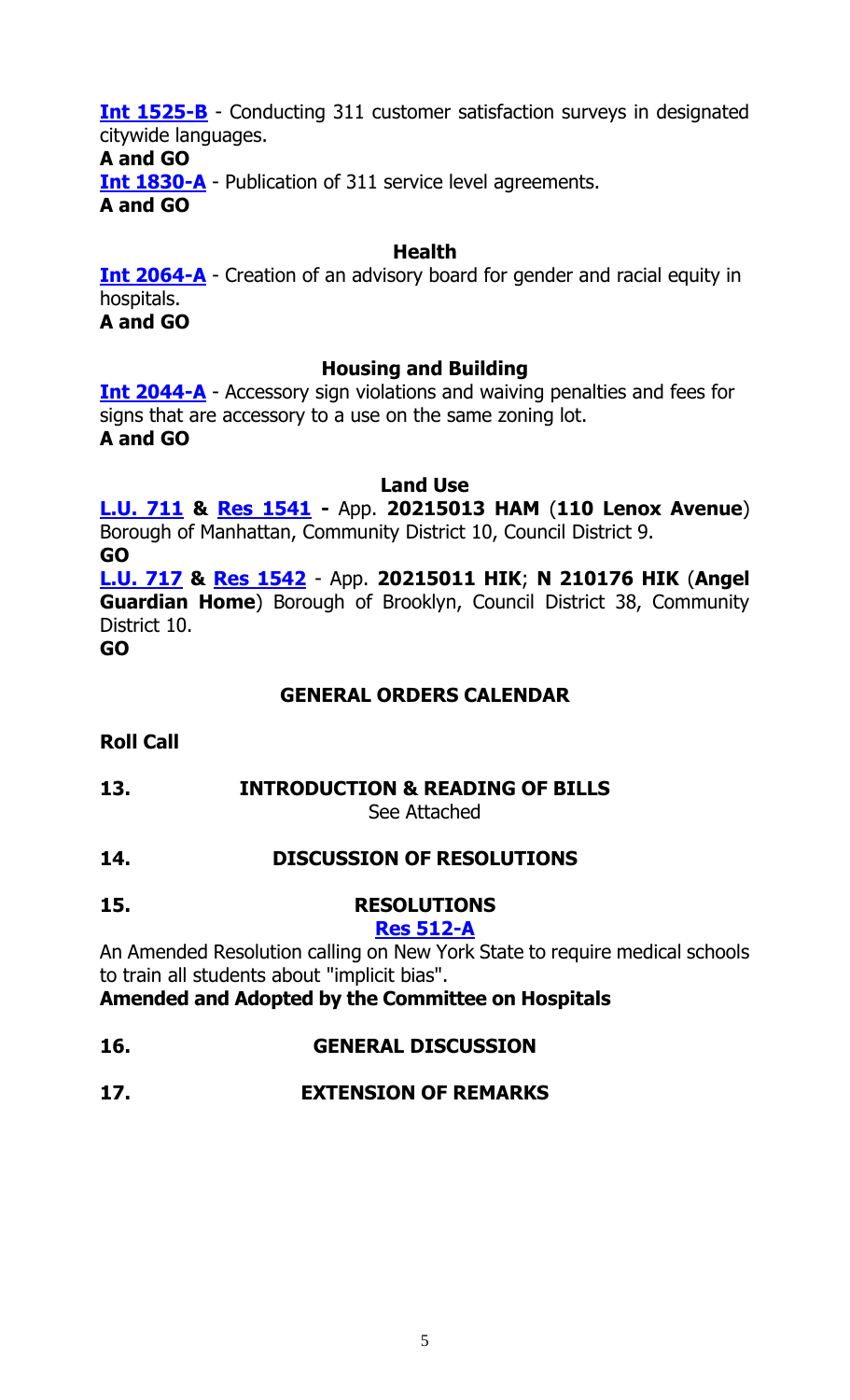# **INTRODUCTION AND READING OF BILLS**

#### **[Int 2209](https://legistar.council.nyc.gov/LegislationDetail.aspx?ID=4771042&GUID=510F929A-DDB6-4C8C-9F28-93069BD24873&Options=ID|Text|&Search=)**

By Council Members Adams, Kallos, the Public Advocate (Mr. Williams) and the Speaker (Council Member Johnson):

A Local Law to amend the New York city charter, in relation to requiring advice and consent of the council for the police commissioner.

#### **Public Safety**

#### **[Int 2210](https://legistar.council.nyc.gov/LegislationDetail.aspx?ID=4771203&GUID=9C0BFCBA-27F6-40ED-A301-F031DC1E809A&Options=ID|Text|&Search=)**

By Council Members Ayala, the Speaker (Council Member Johnson), the Public Advocate (Mr. Williams), Ampry-Samuel, Cornegy, Rosenthal, Adams, Louis and Cumbo:

A Local Law to amend the administrative code of the city of New York, in relation to creating an office of community mental health and a citywide mental health emergency response protocol.

#### **Mental Health, Disabilities and Addiction**

### **[Res 1537](https://legistar.council.nyc.gov/LegislationDetail.aspx?ID=4795461&GUID=734899AF-3127-451B-8AF6-EC609507E54A&Options=ID|Text|&Search=)**

By Council Members Cabrera and Kallos:

Resolution calling on the Governor of the State of New York to sign an executive order allowing candidates to gain access to the ballot through means other than petitioning, in the interest of public health and safety.

#### **Governmental Operations**

#### **[Int 2211](https://legistar.council.nyc.gov/LegislationDetail.aspx?ID=4772117&GUID=CB34AF5E-86BE-475F-BE25-562D12570412&Options=ID|Text|&Search=)**

By Council Members Constantinides, Rosenthal, Treyger, Adams, the Speaker (Corey Johnson), the Public Advocate (Mr. Williams) and Louis:

A Local Law to amend the New York city charter and the administrative code of the city of New York, in relation to public school safety and security. **Education**

#### **[Res 1538](https://legistar.council.nyc.gov/LegislationDetail.aspx?ID=4770966&GUID=E46D2B5C-5036-4206-BFFA-C6F7114D4F6C&Options=ID|Text|&Search=)**

By Council Members Cumbo and Levin:

Resolution calling on the New York State Legislature to pass, and the Governor to sign, legislation removing the New York City Police Commissioner's exclusive authority over police discipline.

#### **Public Safety**

# **Preconsidered [Int 2212](https://legistar.council.nyc.gov/LegislationDetail.aspx?ID=4770945&GUID=B5D55B19-D0FD-440C-999F-1708BF09F374&Options=ID|Text|&Search=)**

By Council Member Gibson:

A Local Law to amend the administrative code of the city of New York, in relation to requiring the New York city commission on human rights to investigate past professional conduct by employees of the police department found to have engaged in biased acts and to make remedial recommendations, and to repeal section 8-131 of such code, relating to the inapplicability of certain provisions of chapter 1 of title 8 of such code to acts committed by members of the police department in the course of performing their official duties.

# **Civil and Human Rights**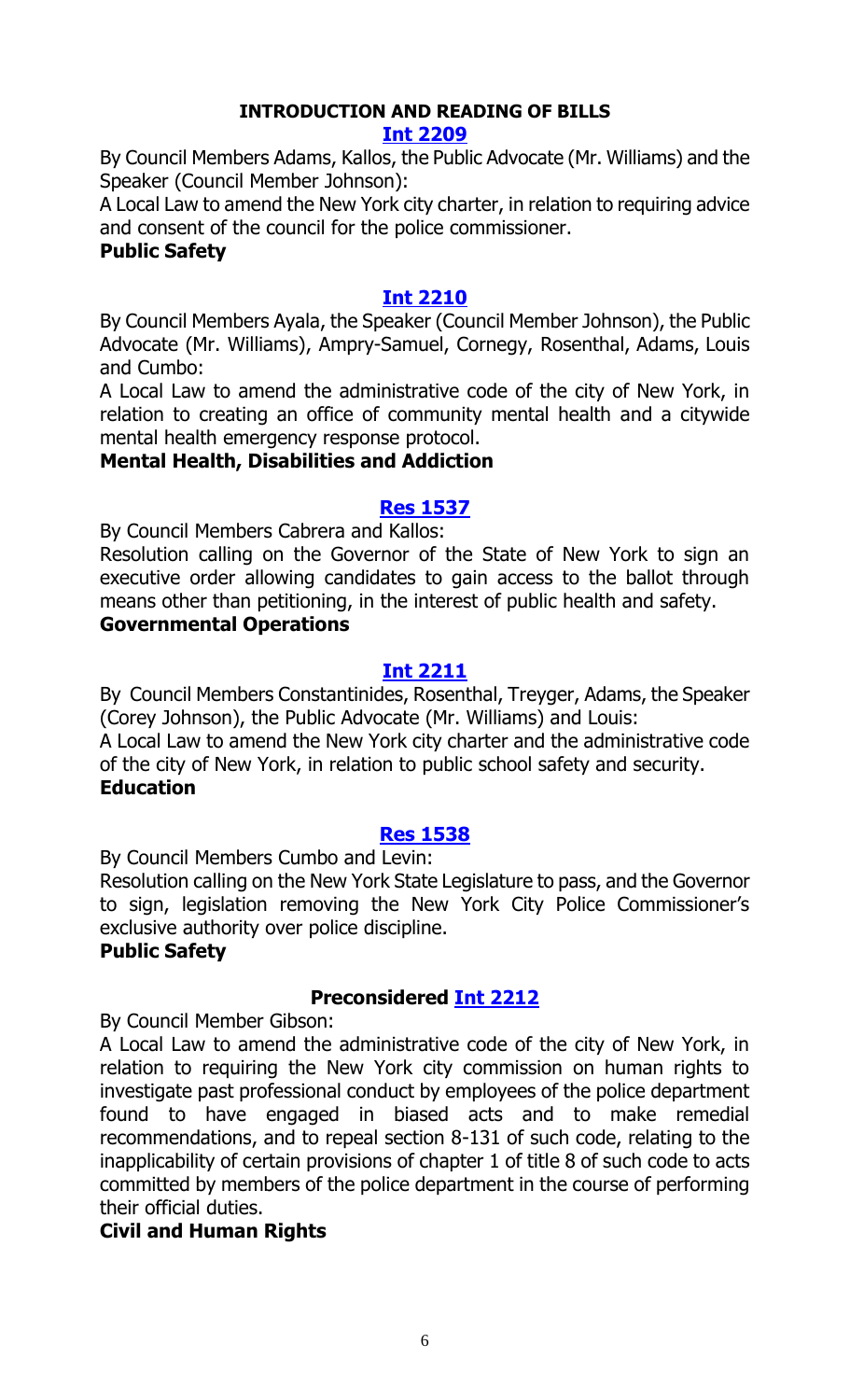#### **[Res 1539](https://legistar.council.nyc.gov/LegislationDetail.aspx?ID=4795462&GUID=2C4CF891-EC78-4C35-92C4-324A7294272D&Options=ID|Text|&Search=)**

By Council Members Gjonaj, Rodriguez and Perkins:

Resolution calling upon the New York State Legislature to adopt and the Governor to sign legislation to exempt small businesses in New York City from the local sales tax.

#### **Finance**

#### **[Res 1540](https://legistar.council.nyc.gov/LegislationDetail.aspx?ID=4795465&GUID=F2820183-A36B-4C70-AA64-2DAFAB6D25B3&Options=ID|Text|&Search=)**

By Council Members Gjonaj and Rodriguez:

Resolution calling upon the New York State Legislature to pass, and the Governor to sign, a bill which would amend the General Municipal Law to afford municipalities the ability to prioritize locally owned and operated businesses to contract with.

#### **Small Business**

#### **[Int 2213](https://legistar.council.nyc.gov/LegislationDetail.aspx?ID=4795463&GUID=C6E13E9D-ADC4-41FA-8C32-9A76CB6B7EF4&Options=ID|Text|&Search=)**

By Council Members Grodenchik and Vallone:

A Local Law to amend the administrative code of the city of New York, in relation to exceptions to the covered buildings definition under local law 97 for the year 2019.

#### **Housing and Buildings**

#### **[Int 2214](https://legistar.council.nyc.gov/LegislationDetail.aspx?ID=4795464&GUID=D786D938-7996-4EAC-8127-C45E1ACC3DE5&Options=ID|Text|&Search=)**

By Council Member Holden:

A Local Law to amend the New York city charter, in relation to a cable franchise agreements website.

#### **Technology**

#### **[Int 2215](https://legistar.council.nyc.gov/LegislationDetail.aspx?ID=4795470&GUID=716CBFA6-79C1-45F2-BCFA-C2F4AD55746E&Options=ID|Text|&Search=)**

By Council Member Kallos:

A Local Law to amend the administrative code of the city of New York, in relation to reporting by the department of education on services provided in public schools related to dental, vision and sexual health and to substance abuse counseling.

#### **Education**

# **[Int 2216](https://legistar.council.nyc.gov/LegislationDetail.aspx?ID=4795469&GUID=66154A04-700F-449E-B515-B8D6E2FBB025&Options=ID|Text|&Search=)**

By Council Member Kallos:

A Local Law to amend the New York city charter, in relation to requiring all job vacancies at city agencies to be posted online.

#### **Governmental Operations**

#### **[Int 2217](https://legistar.council.nyc.gov/LegislationDetail.aspx?ID=4795471&GUID=39BB5F08-F6E6-4BD3-8A53-D7218C935E7A&Options=ID|Text|&Search=)**

By Council Member Kallos:

A Local Law to amend the New York city charter, in relation to adding violations to the interactive crime map.

#### **Technology**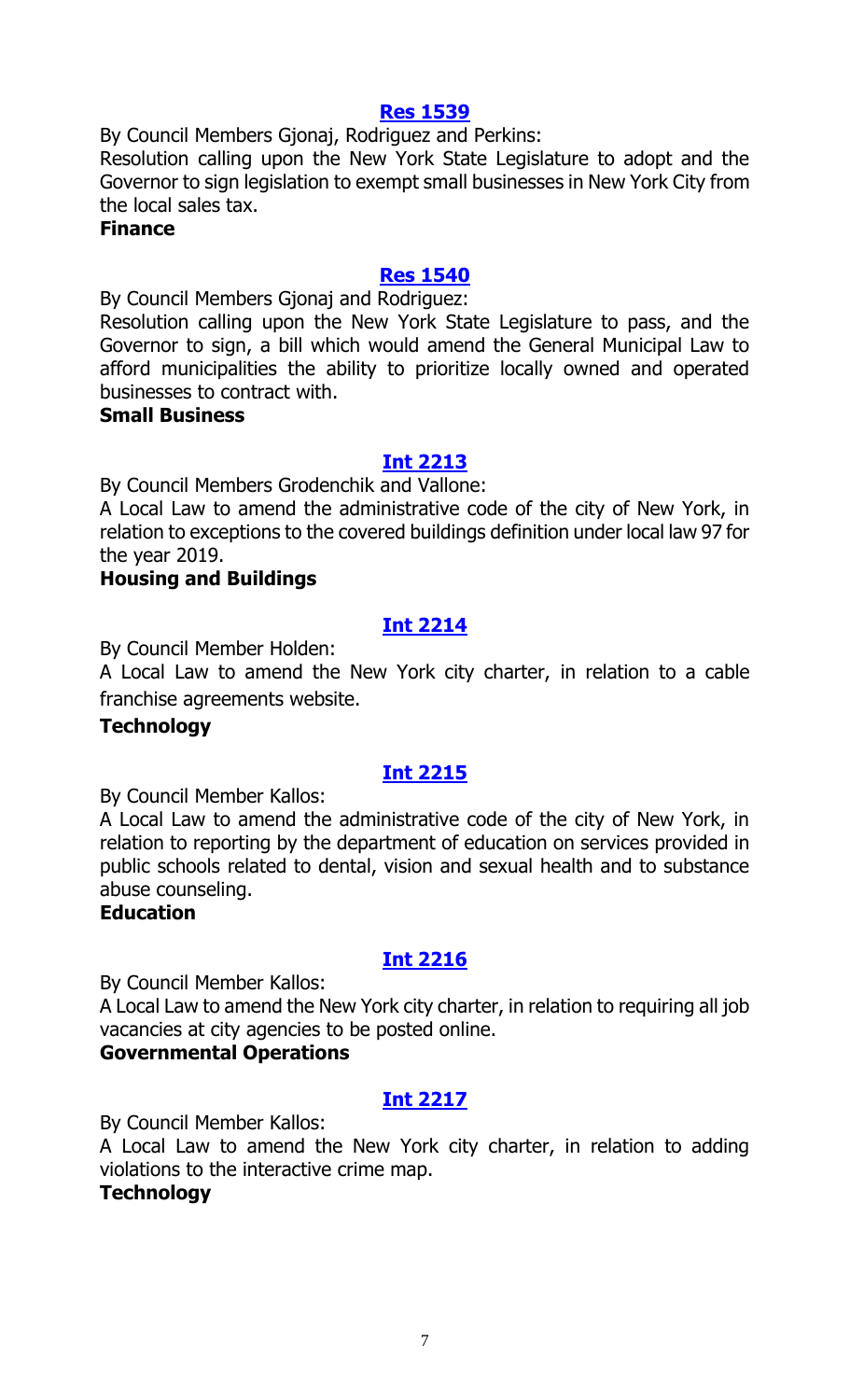#### **[Int 2218](https://legistar.council.nyc.gov/LegislationDetail.aspx?ID=4795473&GUID=D88A67EC-51FE-4CDA-BE07-ED496AE94C6D&Options=ID|Text|&Search=)**

By Council Member Koo:

A Local Law in relation to expanding the city's temporary outdoor dining program to include food service establishments not located adjacent to sidewalks or roadways, and to allow limited food preparation activities on such sidewalks or roadways.

#### **Consumer Affairs and Business Licensing**

## **[Int 2219](https://legistar.council.nyc.gov/LegislationDetail.aspx?ID=4795472&GUID=8C1C07A1-A8DD-47D5-964B-208054F90BA5&Options=ID|Text|&Search=)**

By Council Member Koo:

A Local Law to amend the administrative code of the city of New York, in relation to guidelines for disinfecting and sanitizing clothing worn in medical facilities during public health emergencies.

#### **Health**

#### **[Int 2220](https://legistar.council.nyc.gov/LegislationDetail.aspx?ID=4771043&GUID=32ED0C83-7506-45F9-81AA-F5144FCA193A&Options=ID|Text|&Search=)**

By Council Member Levin:

A Local Law to amend the administrative code of the city of New York, in relation to creating a right of security against unreasonable search and seizure that is enforceable by civil action and requiring the law department to post online certain information regarding such civil actions.

#### **Public Safety**

### **[Int 2221](https://legistar.council.nyc.gov/LegislationDetail.aspx?ID=4795476&GUID=A9658DAD-CCED-4E1F-B377-FF40F91F17B4&Options=ID|Text|&Search=)**

By Council Member Menchaca:

A Local Law to amend the administrative code of the city of New York, in relation to establishing an office of continuing education and adult literacy. **Education**

#### **[Int 2222](https://legistar.council.nyc.gov/LegislationDetail.aspx?ID=4773957&GUID=861FFE36-B8B1-48B2-A87F-47BC7F1E4C83&Options=ID|Text|&Search=)**

By the Public Advocate (Mr. Williams), Council Members Cornegy, Rosenthal and Louis:

A Local Law to amend the administrative code of the city of New York, in relation to creating a three-digit mental health emergency hotline.

#### **Mental Health, Disabilities and Addiction**

#### **[Int 2223](https://legistar.council.nyc.gov/LegislationDetail.aspx?ID=4795479&GUID=DC766C18-B41A-4214-BD40-5652B11C6E89&Options=ID|Text|&Search=)**

By Council Member Rivera:

A Local Law to amend the administrative code of the city of New York, in relation to excluding community land trusts and affordable cooperative rentals from the housing portal.

#### **Housing and Buildings**

#### **[Int 2224](https://legistar.council.nyc.gov/LegislationDetail.aspx?ID=4772928&GUID=01D4E742-197B-492E-B4CB-96DB078682FC&Options=ID|Text|&Search=)**

By Council Members Rodriguez, Lander, the Speaker (Council Member Johnson) and Levin:

A Local Law to amend the administrative code of the city of New York, in relation to the establishment of a crash investigation and analysis unit within the department of transportation.

#### **Transportation**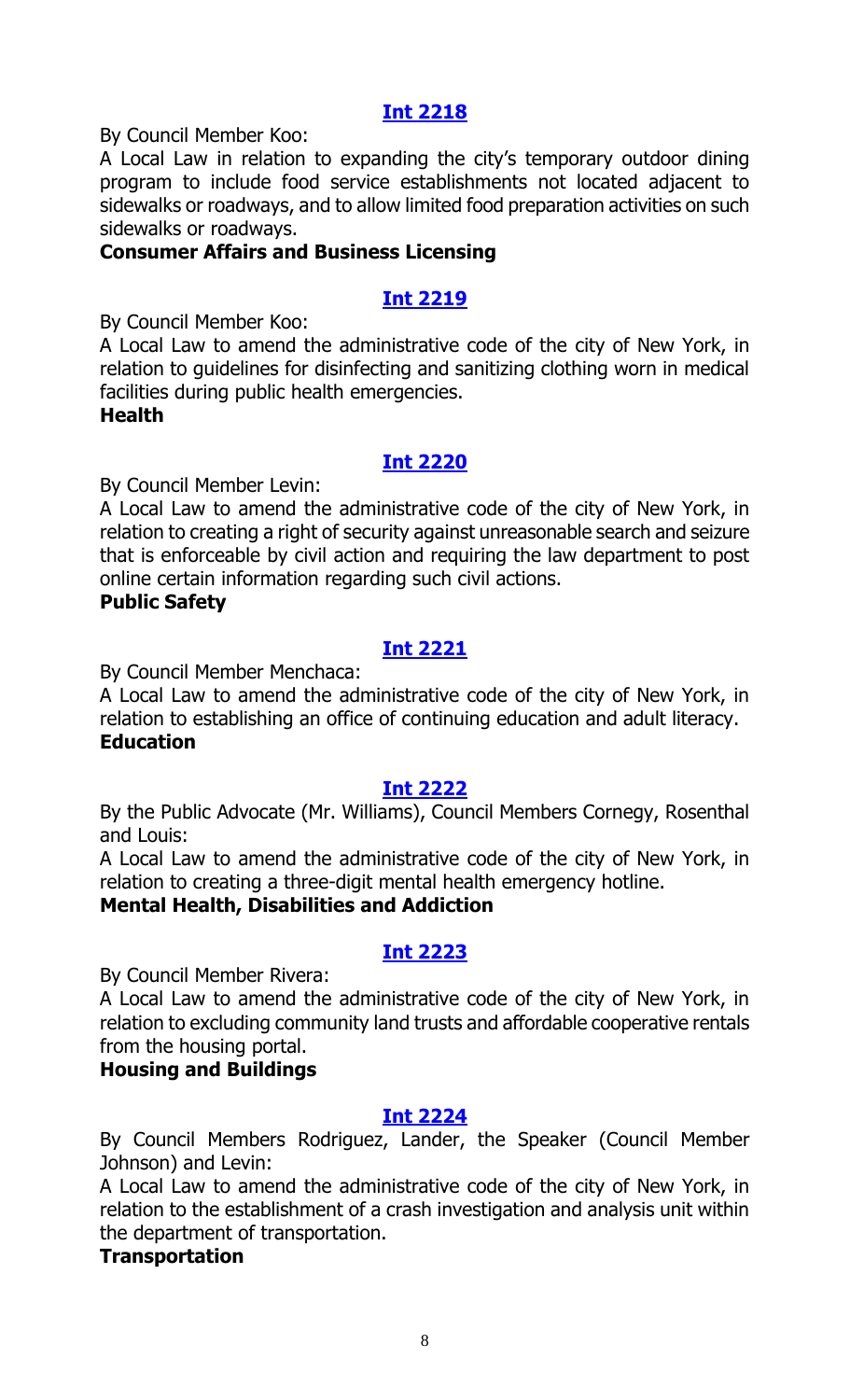#### **[Int 2225](https://legistar.council.nyc.gov/LegislationDetail.aspx?ID=4794733&GUID=07D62EEB-0709-464C-9031-E1EBEA15CBF6&Options=ID|Text|&Search=)**

By Council Member Treyger:

A Local Law in relation to the establishment of a plan for COVID-19 vaccination of homebound seniors, reporting on such plan, and providing for the repeal of such provisions upon the expiration thereof.

#### **Aging**

## **[Int 2226](https://legistar.council.nyc.gov/LegislationDetail.aspx?ID=4772118&GUID=16BD7735-384E-4704-86DB-8A81D3A4C791&Options=ID|Text|&Search=)**

By Council Member Treyger:

A Local Law to amend the administrative code of the city of New York, in relation to requiring annual reports on employment turnover of school safety agents and other school safety personnel.

#### **Education**

# **[Int 2227](https://legistar.council.nyc.gov/LegislationDetail.aspx?ID=4772135&GUID=2719F4FB-BA24-4F63-B33B-8900AAD329F2&Options=ID|Text|&Search=)**

By Council Member Treyger:

A Local Law in relation to reporting on school principal evaluations of school safety agents.

#### **Education**

#### **[Int 2228](https://legistar.council.nyc.gov/LegislationDetail.aspx?ID=4795478&GUID=EC94C887-2E8B-4C32-A794-E19AF42CEDC5&Options=ID|Text|&Search=)**

By Council Members Treyger and Kallos:

A Local Law to amend the administrative code of the city of New York, in relation to requiring the disclosure of school admissions policies and procedures.

#### **Education**

# **Preconsidered [L.U. 726](https://legistar.council.nyc.gov/LegislationDetail.aspx?ID=4791267&GUID=F34C12C6-B362-4FC7-BDEC-A27DE0245D9C&Options=ID|Text|&Search=)**

By Council Member Salamanca:

Application No. **C 210067 HUM (Harlem East Harlem URP Amendment)** submitted by the Department of Housing Preservation and Development (HPD) pursuant to Section 505 of Article 15 of the General Municipal (Urban Renewal) Law of New York State and Section 197-c of the New York City Charter, for the sixteenth amendment to the Harlem East Harlem Urban Renewal Plan for the Harlem East Harlem Urban Renewal Area, Borough of Manhattan, Community Districts 10 and 11, Council Districts 8 and 9. **Landmarks, Public Sitings & Dispositions**

# **Preconsidered [L.U. 727](https://legistar.council.nyc.gov/LegislationDetail.aspx?ID=4793033&GUID=202884D9-D81A-4C69-B829-6D893CD41CB6&Options=ID|Text|&Search=)**

By Council Member Salamanca:

Application No. **C 190447 ZMK (9114 5th Avenue Rezoning)** submitted by BayRide Realty, LLC, pursuant to Sections 197-c and 201 of the New York City Charter for an amendment of the Zoning Map, Section No. 22b, changing from an existing C8-2 District to an R7A District and establishing within a proposed R7A District a C2-4 District, Borough of Brooklyn, Community District 10, Council District 43.

#### **Zoning & Franchises**